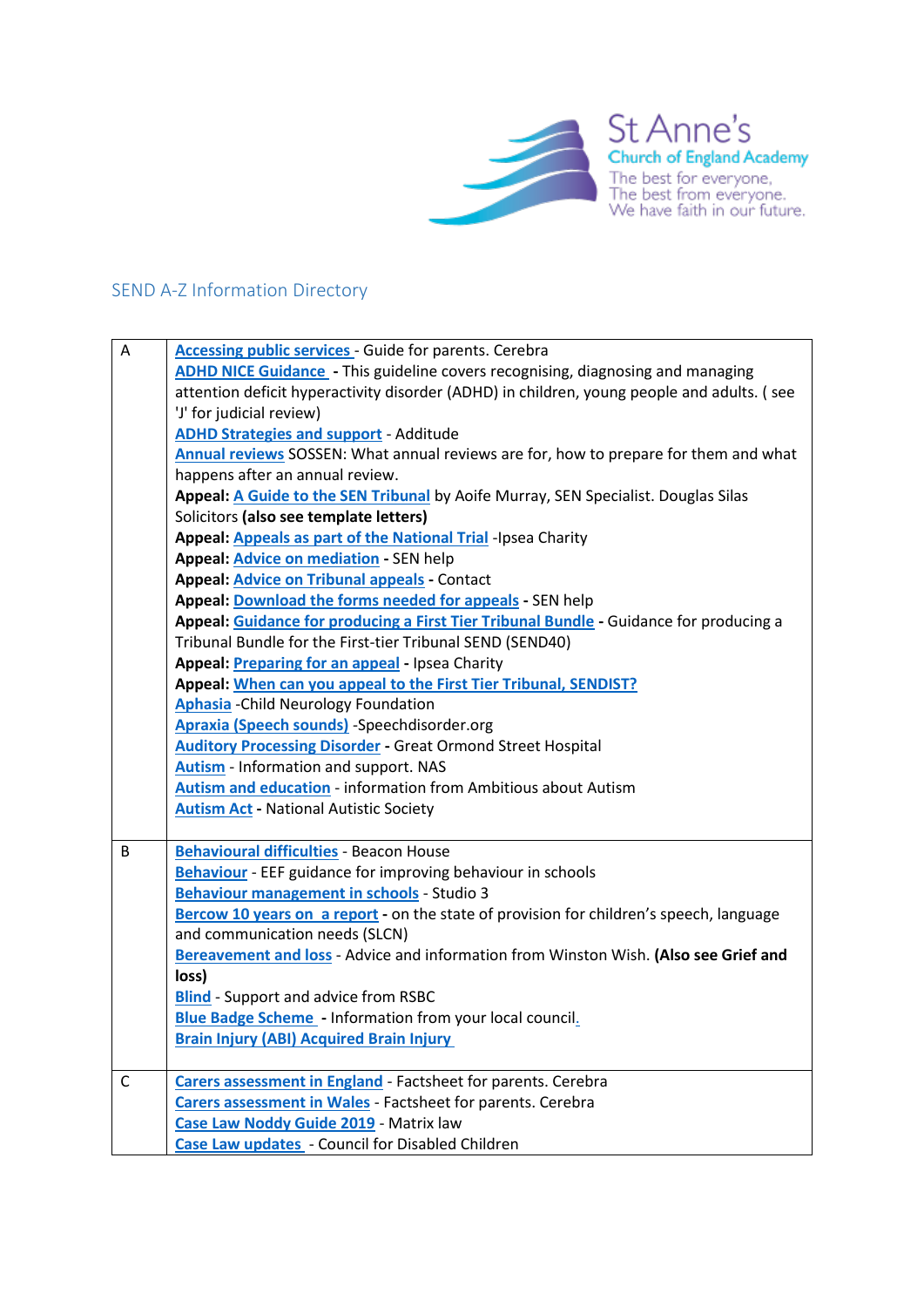| CDC's case law - digest service provides essential updates on the latest judicial decisions |  |
|---------------------------------------------------------------------------------------------|--|
| affecting disabled children and young people and those with SEN.                            |  |
| <b>Cerebral Palsy Support for people affected by Cerebral Palsy</b>                         |  |
| <b>Cerebal Palsy</b> Speech therapy for Cerebral Palsy explained                            |  |
| (SEND) Code of Practice 2014 - Guidance on the special educational needs and disability     |  |
| (SEND) system for children and young people aged 0 to 25, from 1 September 2014             |  |
| <b>Children and Families Act 2014</b>                                                       |  |
| <b>Communication Friendly Environment</b> - Tips from Communication Trust (PDF)             |  |
| Complaints about a local authority -Information and model letter from Ipsea                 |  |
| <b>Continence</b> - Bowel and bladder issues. Advice from ERIC charity                      |  |
| <b>Coproduction - Advice from Gareth Morewood (also see parental engagement)</b>            |  |
| Coproduction - What is coproduction? Moving from theory to practice. By G.Morewood          |  |
| <b>Council Tax Discounts - for disabled people</b>                                          |  |
|                                                                                             |  |
| <b>Deafness</b> - National Deaf Children's Society<br>D                                     |  |
| <b>Deaf Information - British Deaf Association</b>                                          |  |
| <b>Developmental Language Disorder (DLD)</b> - advice and information from NAPLIC           |  |
| Developmental Language Disorder (DLD) - Videos to learn more about DLD from This is         |  |
| <b>DLD</b>                                                                                  |  |
| Developmental Language Disorder (DLD) - What is DLD? RCSLT                                  |  |
| <b>Diabetes UK - Charity</b>                                                                |  |
| <b>Diabetes JDRF</b> - Information and support for Type 1 Diabetes                          |  |
| <b>Disability living allowance (DLA)</b> - Mythbuster for parents and carers. Cerebra       |  |
| <b>Disability Rights</b>                                                                    |  |
| Disabled Children's legal Handbook Available to download or buy An accessible guide to      |  |
| the legal rights of disabled children and their families in England and Wales.              |  |
| <b>Disabled Students Allowance</b>                                                          |  |
| Disabled young people - Advice for Disabled young people going to university. Steve         |  |
| Broach.                                                                                     |  |
| <b>Disability Discrimination - Ipsea</b>                                                    |  |
| <b>Disability Discrimination - Child Law Advice</b>                                         |  |
| <b>Disability Discrimination Technical Guidance for Schools - EHRC</b>                      |  |
| <b>Down's Syndrome Association</b>                                                          |  |
| Down's Syndrome Education Advice, Research, Information                                     |  |
| Down syndrome community news: Making Chromosomes Count                                      |  |
| <b>Draft EHCP - SENhelp</b>                                                                 |  |
| <b>Draft EHCP. Negotiate a Draft EHCP - SOSSEN</b>                                          |  |
| Draft EHCP - Model letter: Responding to an EHCP draft                                      |  |
| <b>Dyscalculia</b> - Maths difficulties and Dyscalculia. British dyslexia association       |  |
| <b>Dyscalculia</b> - Advice for parents and schools. Ronit Bird                             |  |
| <b>Dyslexia</b> - General information. Understood.org                                       |  |
| <b>Dyspraxia - Dyspraxia Foundation</b>                                                     |  |
| Dysphagia - RCSLT                                                                           |  |
|                                                                                             |  |
| <b>EAL and SEND - advice and information from NALDIC</b><br>E                               |  |
| <b>Eating disorders</b> - Information and support form BEAT                                 |  |
| <b>Eating disorders in children under 12 - Information from Hope</b>                        |  |
| <b>Eating disorders</b> - Toolkit for schools                                               |  |
| EHCP: EHC Assessments - Ipsea (also see Template letters)                                   |  |
| EHCP: EHC assessment: how to request an assessment. - What must happen in an EHC            |  |
| assessment. How to appeal a decision                                                        |  |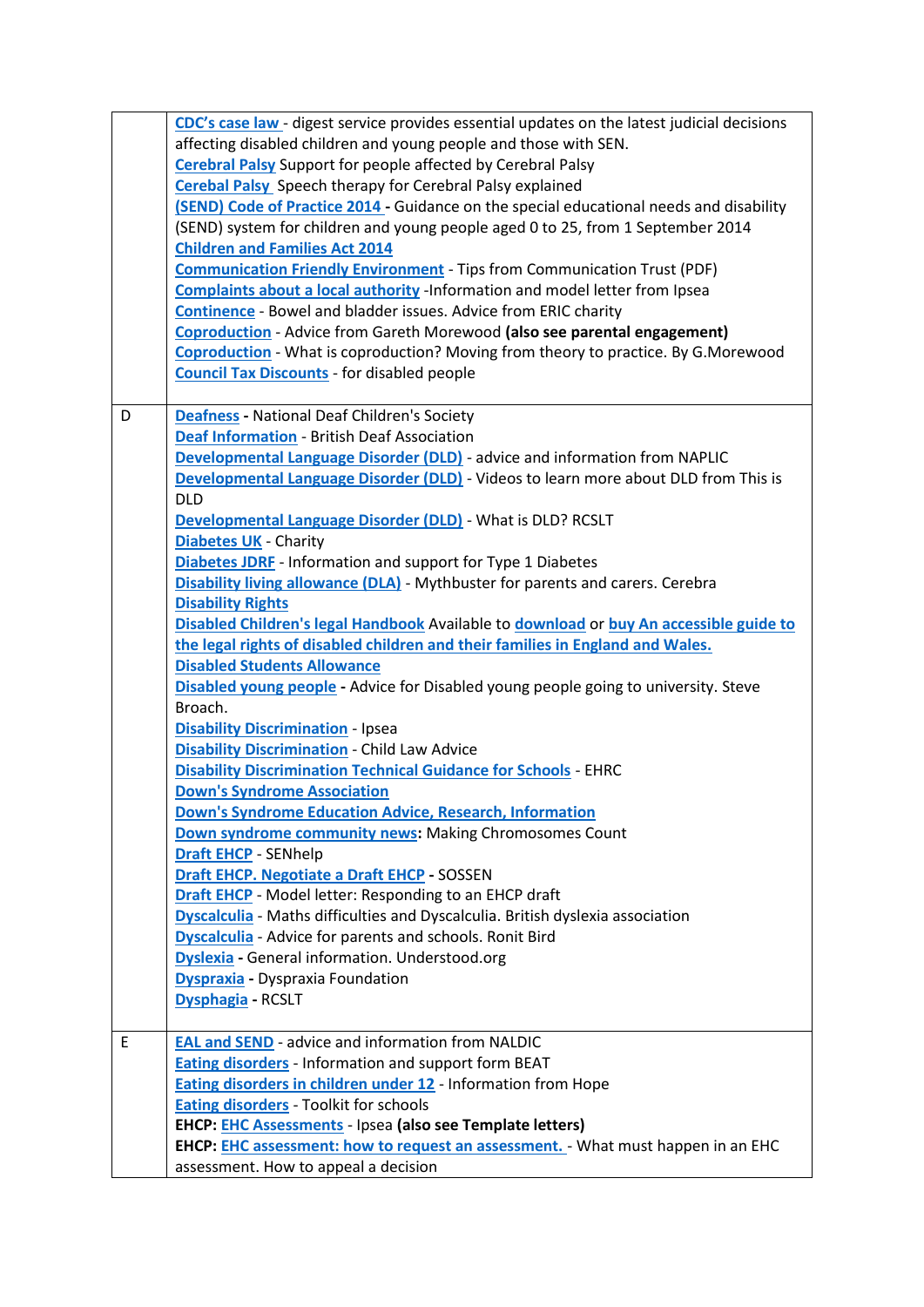|   | <b>EHCP: EHC assessment</b> - Model letter: Request an EHC assessment                         |
|---|-----------------------------------------------------------------------------------------------|
|   | EHCP: EHC assessment: From requesting an assessment to appealing a decision -                 |
|   | SOSSEN                                                                                        |
|   | <b>EHCP: EHCP advice - SOSSEN</b>                                                             |
|   | EHCP: EHCP provision -Model letter: Complaining when the provision is not being made          |
|   | <b>EHCP: Draft EHCP - SENhelp</b>                                                             |
|   | <b>EHCP: Draft EHCP. Negotiate a Draft EHCP - SOSSEN</b>                                      |
|   | <b>EHCP: Draft EHCP</b> - Model letter: Responding to an EHCP draft                           |
|   | Ehlers-Danlos (EDS) - Information and support from EhlersDanlos.Org                           |
|   | Ehlers-Danlos (EDS) - Information and support from HMSA                                       |
|   | <b>Ehlers-Danlos (EDS) - Support groups</b>                                                   |
|   | <b>Ehlers-Danlos</b> (EDS) - Toolkit from RCGP                                                |
|   | Encephalitis: <b>Advice and information</b> - Eden Dora Trust                                 |
|   | <b>Epliepsy Action</b>                                                                        |
|   | <b>Epilepsy</b> - ESUK epilepsy advice and support                                            |
|   | <b>Epilepsy</b> - The identification of educational problems in childhood epilepsy            |
|   | <b>Equality Act 2010 Guidance</b>                                                             |
|   | <b>Equality Act (Disability) Regulations 2010</b>                                             |
|   | <b>Equality Advisory and Support Service Advice, support, helpline</b>                        |
|   | <b>Exclusions Advice - Ipsea</b>                                                              |
|   | <b>Exclusions Advice and Free Representation - School Exclusion Project</b>                   |
|   | <b>Exclusion and Disability Discrimination Ipsea</b>                                          |
|   | <b>Exclusions. Informal Exclusion - Ipsea</b>                                                 |
|   | Exclusions What is legal? - Information from NCB, Ipsea ASCL                                  |
|   |                                                                                               |
| F | <b>FAQ's about Funding in schools for SEND</b>                                                |
|   | <b>Foetal Alcohol Syndrome</b>                                                                |
|   | <b>Fragile X Syndrome</b>                                                                     |
|   | <b>Funding information for SEND provision -SENhelp</b>                                        |
|   |                                                                                               |
| G | <b>Global Developmental Delay</b>                                                             |
|   | <b>Glue Ear</b>                                                                               |
|   | Grief and Loss - Advice and support from Farleigh Hospice (also see bereavement and           |
|   | loss)                                                                                         |
|   | <b>Grief and Loss</b> - Young minds                                                           |
|   |                                                                                               |
| H | <b>Hearing loss, Hearing Impairment</b>                                                       |
|   | <b>Hypermobility</b> - Hypermobility Syndromes Association                                    |
|   |                                                                                               |
| T | <b>IPSEA Charity - Ipsea offer free independent information, advice, support and training</b> |
|   | <b>Irlen Syndrome</b>                                                                         |
|   |                                                                                               |
| J | <b>Judicial Review Information - SOSSEN</b>                                                   |
|   | Judicial Review Blog - Why judicial review is a real remedy in SEND and disability cases.     |
|   | <b>By Steve Broach, Barrister</b>                                                             |
|   |                                                                                               |
| L | <b>Learning difficulties. Learning disabilities</b>                                           |
|   | Legal advice - advice for parents and carers on finding the right legal advice                |
|   | <b>Local Government Ombudsman (LGO)</b>                                                       |
|   | <b>Looked after children - advice and support from Family Action</b>                          |
|   | Local Area SEND inspections, How can parents get involved? - Blog by C.Ryan                   |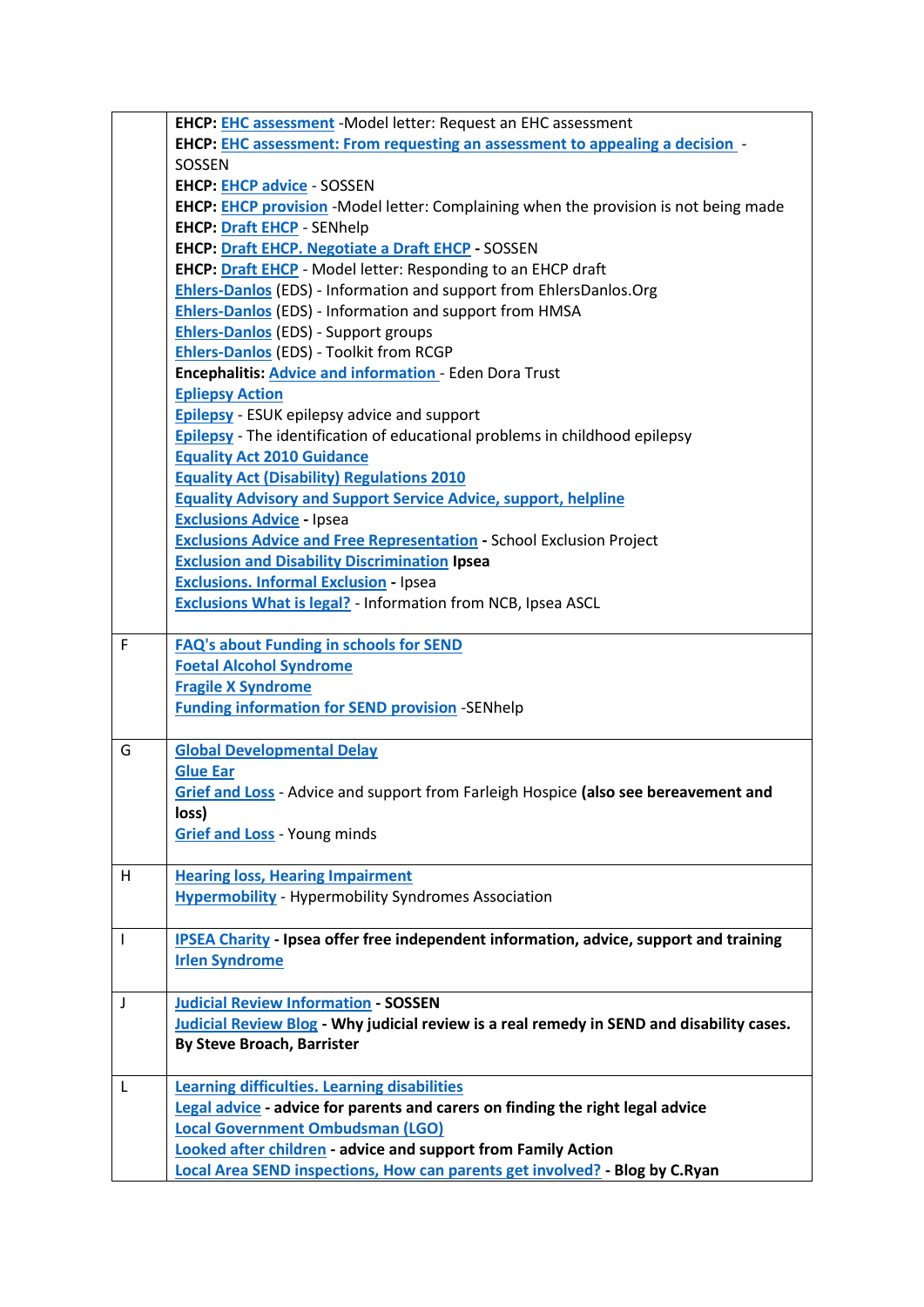|   | <b>Local Area SEND Inspections. Where are we now? - Blog by Matt Keer</b>                                                                     |
|---|-----------------------------------------------------------------------------------------------------------------------------------------------|
|   | <b>Local Offer - SEN help</b>                                                                                                                 |
|   |                                                                                                                                               |
| M | <b>Mediation advice - SEN help</b>                                                                                                            |
|   | <b>Medical conditions - Guidance for schools supporting learners with medical conditions</b>                                                  |
|   | Medical conditions in schools - Working collaboratively to keep children with medical                                                         |
|   | conditions safe in school.                                                                                                                    |
|   | Mental health first aid - Advice, posters, information for schools. MHFA England                                                              |
|   | <b>Multi Sensory Impairment - Sensory support service</b>                                                                                     |
|   |                                                                                                                                               |
| N | Neurodiversity - advice and information on neurodiversity and co-occurring conditions.                                                        |
|   | Do-IT                                                                                                                                         |
|   | Neurodiversity - advice and information on neurodiversity and co-occuring conditions.                                                         |
|   | <b>Genius Within</b>                                                                                                                          |
| O |                                                                                                                                               |
|   | <b>Occupational Therapy - What is occupational therapy?</b><br><b>Find an Inspection report</b>                                               |
|   | <b>Oppositional Defiant Disorder (ODD) and Conduct Disorder</b>                                                                               |
|   |                                                                                                                                               |
| P | Parental engagement - review of best practice (also see coproduction)                                                                         |
|   | Parental engagement - Making conversations with schools count for all families. Whole                                                         |
|   | school SEND (also see coproduction)                                                                                                           |
|   | Person centred planning - advice and information for schools                                                                                  |
|   | Person centred planning - research                                                                                                            |
|   | <b>Personal Budgets and Direct Payments</b>                                                                                                   |
|   | <b>Physiotherapy</b> - What is Physiotherapy?                                                                                                 |
|   | <b>Preparing for Adulthood A guide</b>                                                                                                        |
|   |                                                                                                                                               |
| S | <b>SCERTS - the SCERTS model. Find out more from SCERTS.com</b>                                                                               |
|   | <b>School Attendance and Attendance Awards help for Parents of Children with</b>                                                              |
|   | <b>Medical Conditions PDF</b>                                                                                                                 |
|   | Self-harm - Advice for those supporting people with learning disabilities                                                                     |
|   | Self-harm - Guidance for schools (2014)                                                                                                       |
|   | Self-harm - Information for parents/carers                                                                                                    |
|   | Self-harm - Information about treating self-harm in children and teens                                                                        |
|   | Selective mutism - Information from Maggie Johnson, SM specialist                                                                             |
|   | <b>Selective mutism - Information from SMIRA</b>                                                                                              |
|   | SEND law and guidance - Code of practice, SEND Regs, Children's and families act, plus                                                        |
|   | template letters from SENhelp (also see template letters)<br><b>SENDIST Tribunal</b> - What the first tier tribunal does (also see 'Appeals') |
|   | <b>Sensory Processing Difficulties - Video</b>                                                                                                |
|   | <b>Sensory Processing Difficulties - Info</b>                                                                                                 |
|   | <b>Sensory Processing Difficulties - Book</b>                                                                                                 |
|   | <b>Sensory Processing Difficulties - Top tips for everyday life</b>                                                                           |
|   | Sleep tips   Sleep cards   Sleep mythbuster - From Cerebra                                                                                    |
|   | Social care in England and Social care in Wales - Cerebra                                                                                     |
|   | Social care information, advice and support - Inclusion London has worked with                                                                |
|   | solicitors and specialists such as professor Luke Clements to put together resources to                                                       |
|   | help disabled people and DDPOs understand how the system should work and what the                                                             |
|   | law says.                                                                                                                                     |
|   | Social Emotional Mental Health Needs (SEMH) - Toolkit from nasen                                                                              |